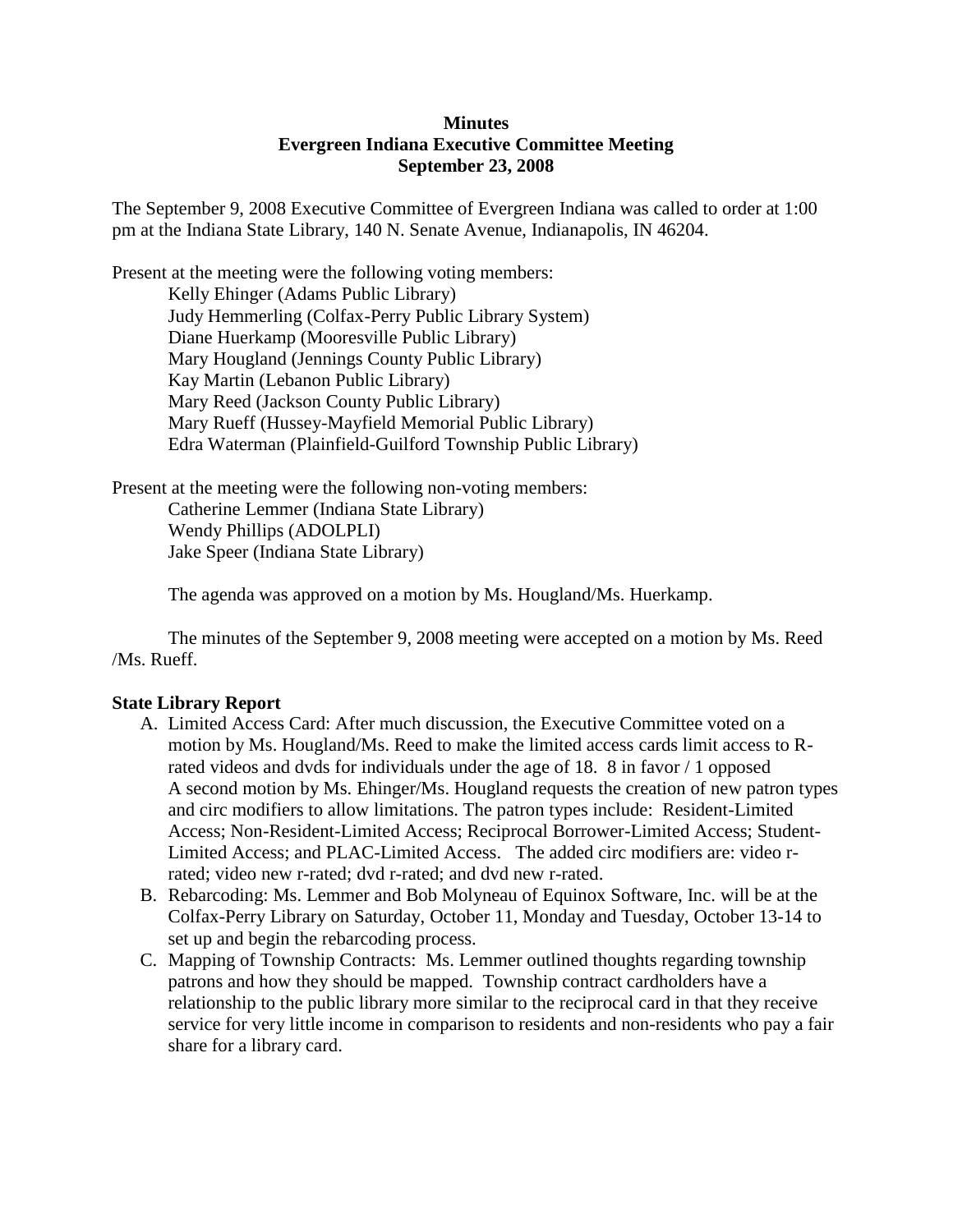On a motion of Ms. Ehinger/Ms. Huerkamp, the Executive Committee unanimously recommends the mapping of township contract patrons as reciprocal. Township contract patrons will have access to their local library only.

- D. Syndetic Contract: The contract has been signed and the service will be available soon.
- E. Migration Update: Ms. Lemmer reported that the Jackson, Mooresville and Plainfield data are behaving well. The migration is progressing smoothly and the October libraries are on track.

## **Committee Reports**

- A. Cataloging Committee: This committee met on Wednesday, September 17, 2008 at the Indiana State Library. Addressed at the meeting:
	- Cataloging Policy (in draft form and on time to be finalized by November 1)
	- Cataloging Manual a subcommittee will be working on creating a manual for cataloging staff. Its first meeting will be held on October 1 at Hussey-Mayfield.
	- OCLC contract Ms. Lemmer has asked for a quote from OCLC including authority maintenance control.
- B. IT/Technology Committee: no meeting
- C. OPAC Committee: no meeting
- D. Serials / Acquisitions Committee: A list of potential members was distributed by Ms. Lemmer on the recommendation of Ms. Phillips. On a motion by Ms. Huerkamp/Ms. Rueff, the list was approved.
- E. Circulation: The Circulation Committee drafted the Circulation Policy and Procedures and presented that document as well as a memo to the Executive Committee addressing several issues. The Executive Committee addressed these issues with discussions below:
	- Collecting fines/fees: Ms. Lemmer reported that according to the State Board of Accounts, in order to collect a fine for materials held at another library, the fine must be at least \$10.00. The Executive Committee would like a more detailed interpretation specifically on how money should be collected, recorded and sent on to other libraries. In the interim, patrons will need to pay all fines and fees at the billing library.
	- It was announced that patrons may pay fines by credit card starting in 2009. The Executive Committee requested more information about whether each library will need a contract for this service, whether the consortium contracts for the service, how much it costs per transaction and how it works, in particular for libraries which do not yet accept credit cards.
	- On a motion by Ms. Ehinger/Ms. Huerkamp, the Executive Committee recommends not using a standard Evergreen Indiana patron application. The Circulation Policy addresses what patron information identification must be viewed during the registration process, but the application form and how long such information should be kept should be local decisions.
	- Discussion of Other Patron Types the Executive Committee discussed the legality of having a professional non-resident card type. Mr. Speer noted that libraries cannot treat one group of non-residents (not charge for a card) different than another and that the State Library cannot condone using non-legal practices in the consortium. In addition, questions were raised about whether Evergreen